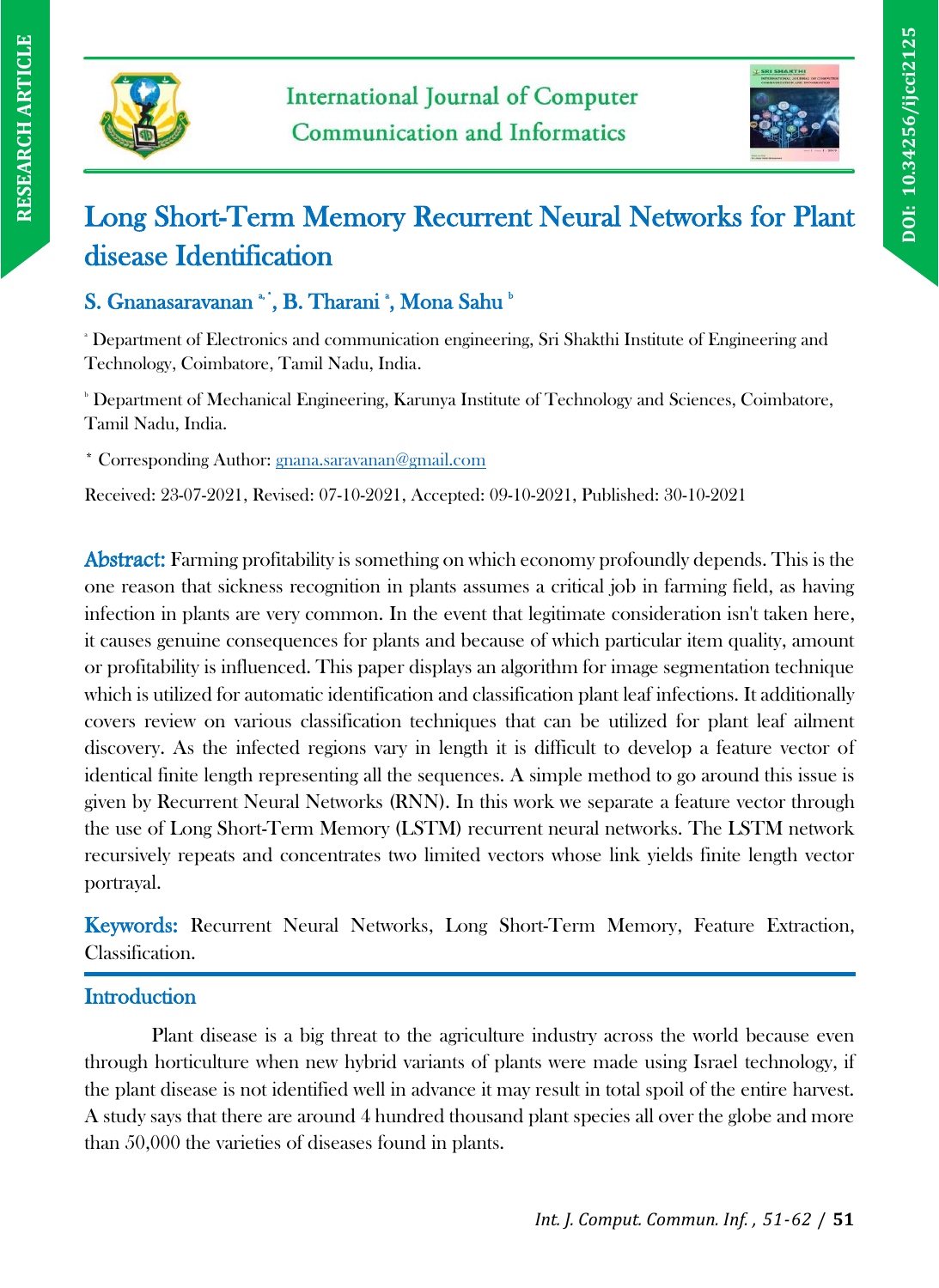Plant pathology also called as phytopathology is a study of diseases in plants. Plant diseases are caused by infectious organisms (pathogens) and by also environmental conditions (physiological factors). Organisms that because infectious disease include fungi, oomycetes, bacteria, viruses, viroids, virus-like organisms, phytoplasmas, protozoa, nematodes and parasitic plants. Most common plant diseases are Canker, Leaf gall, Leaf curl, Leaf Spot, Powdery Mildew, Root Rot, Wilt, Stunting etc. A symptom of plant disease is a visible effect of disease on the plant. Symptoms may include a detectable change in color, shape or function of the plant as it responds to the pathogen. Leaf wilting is a typical symptom of verticilium wilt, caused by the fungal plant pathogens Verticillium albo-atrum and V. dahliae. Common bacterial blight symptoms include brown, necrotic lesions surrounded by a bright yellow halo at the leaf margin or interior of the leaf on bean plants.

To treat these plant diseases there are various methods available but to identify the plant disease the only expert method is human intervention to inspect the plant manually and find out the type of disease. The challenging issue is that the success of findings will entirely depend on the expertness of the expert which will differ from person to person. Also, on the other hand there are more similarities from one plant disease and the other where human inspection may result in false identification. One solution to the above problem is to automate the process of identification using image processing techniques. Several machine learning techniques like Support vector machine (SVM), Artificial Neural networks (ANN), K-Nearest neighbour and other AI techniques could be used to recognise or detect disease pattern in plants. But the challenge in doing so is the data set. Though we tend to collect all species all possible disease data set the problem is that every disease may every plan in different fashions. Hence to face all these high challenges we have proposed a Deep learning automated model to develop its own data set and detect the disease with much intelligence, aiming at high success ratio.

Deep learning is one of the subfields of artificial Intelligence (AI) and a growing research area which is employed in almost all areas like medical field, computer vision, biology, speech recognition. Deep learning also employs supervised learning framework in addition. The greater efficiency of deep learning is the mapping of output vectors to the corresponding input vectors even for very large dataset. Deep learning architecture is a widely emerging areas where deep belief network, convolutional neural network and many more efficient architectures are developed day by day. Hence our research work has employed on deep learning approach to develop an automated system for plant disease identification. In narrowed sense the research work has implemented LSTM-RN to extract the features.

Another point to be considered while addressing the plant disease is that, the plant disease can be seen in leaves or flowers or in stems or in fruits among which few of them like flowers and fruits are seasonal. This research work focusses only on leaves which is seen throughout a year. The consequences of disease are seen as brown spots, yellow spots, early scorch and late scorch in leaves.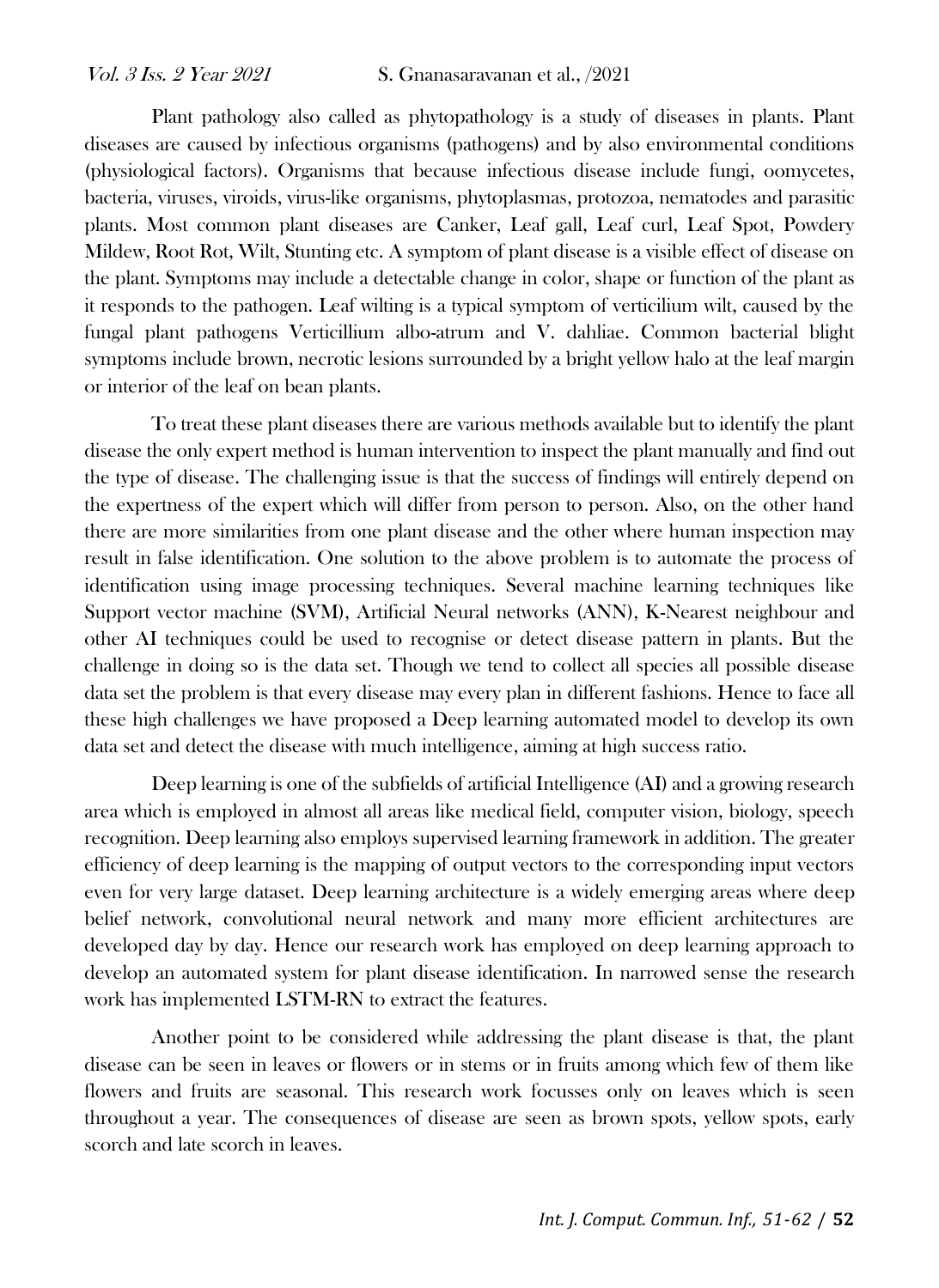#### Literature Survey

Dhaygude Sanjay B et al., in their work have proposed a detection algorithm which is vision based. In their work they have masked green pixels and have used color co-occurrence method to address the goal. In their conclusion they have also suggested that use of Neural network can increase the recognition rate or classification rate [1].

S. Arivazhagan et al., have also worked in the same area of identifying plant diseases using texture features. As like Prof. Sanjay et al., they have also tried color co-occurance method using Support vector machine as classifier. In their findings they have suggested that by increasing the training samples along with the optimal features, the disease identification can yield better results [2].

Kulkarni Anand. H et al., have used Gobor filter for feature identification and Artificial neural network classifier for classification. The authors have got a reasonable success rate of 78.82% [3]. Piyush Chaudhary et al., have worked on color transform based disease approach to detect disease spot on a leaf. The authors have used median filter for image smoothing and used Otsu used to automatically perform clustering-based image thresholding. In the results they were able to achieve 68.89% success rate [4].

Yan cheng Zang et al., in their research [5] has proposed fuzzy surface and Fuzzy curves for selecting the features of cotton leaves disease. To be more specific they have used a two-step model. The first step is to isolate small set of significant features from original features. Second step is to eliminate the spurious features from the isolated features. The result is the faster execution speed and higher classification success rate as this method does not suffer from local minima problems. Ajay A Gurjar et al., [6] have used eigen feature regularization and extraction technique to detect the plant disease. In their research they are able to detect almost their disease with 90% success ratio.

Dheeb Al Bashish et al.,[7] have proposed neural network classifier for detection of plant disease and their work gives out a precision of 93%. A. Meunkaewjinda et al [8] have used back propogation neural network with self-organising map to recognise colors of leaf and further used MSOFM and GA for segmentation and finally SVM for classification. The system demonstrates a promising result. Libo Liu et al.,[9] have used BP neural network as classifier. They have confined the problem to identification of brown spot on Paddy crop leaves. But in the conclusion, they have also found that this method is suitable for identifying other disease too.

Tushar H Jaware et al., [10] have used K-means clustring technique for segmentation and after many intermediate processes they have used a pre-trained neural network. Their results gives a precision ranging from 83% to 94%. P. Revathi et [11] al., have used homogeneous segmentation Edge detection techniques. They have used almost spotted eight cotton leave diseases using neural network. Finally, they suggest that this research can be taken to a level of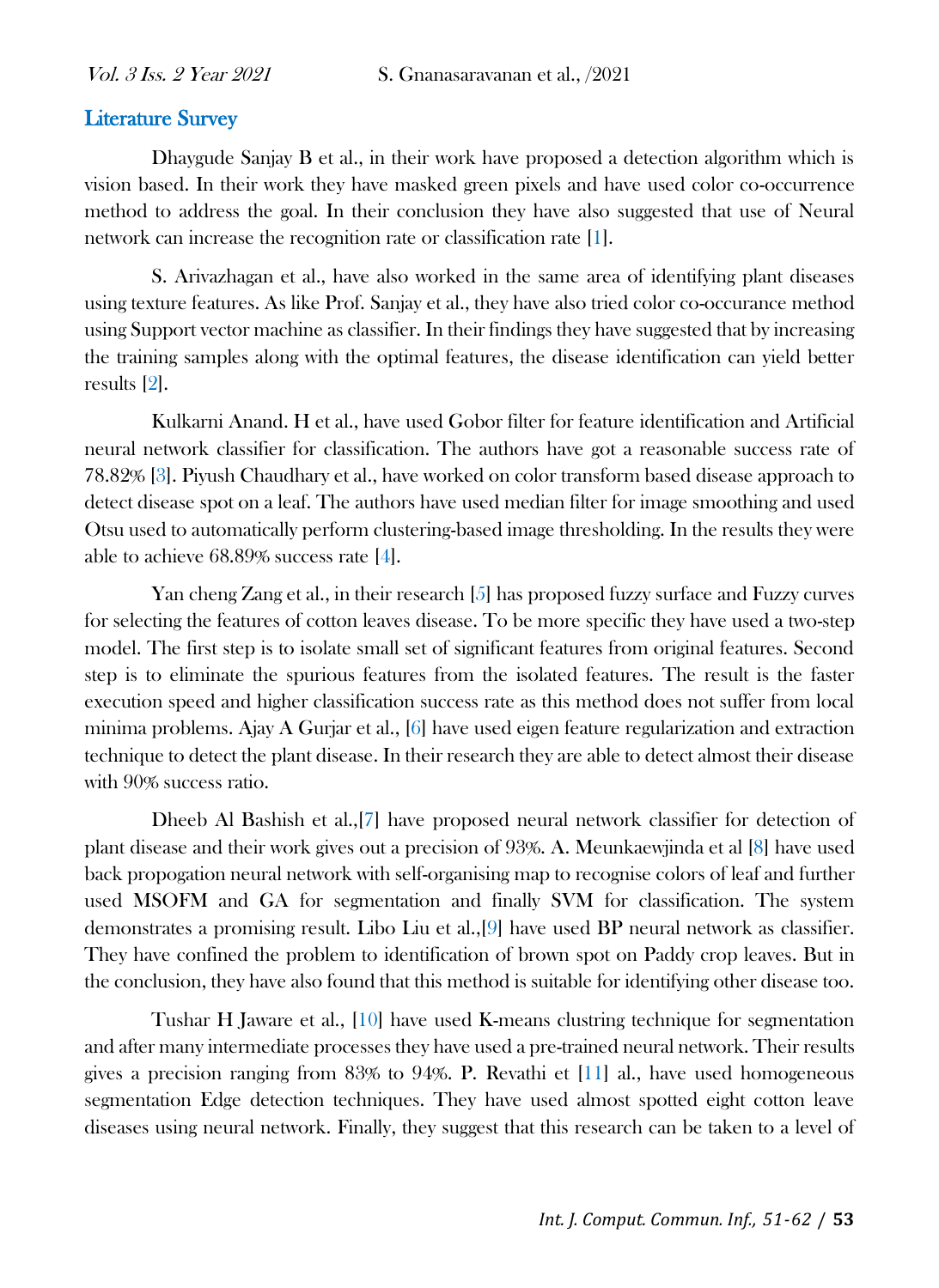implementing the same in mobile phone by developing an application so that the farmers can detect the disease by just a click in their mobile phones.

H. Muhammad Asraf et al., [12] have used support vector machines (SVM) classifier with three kernals and also, they have targeted palm leaves diseases. The polynomial kernel with soft margin has given an accuracy of 95% in successful classification. Satish Madhogaria et al., have worked on detection of unhealthy regions in leaves [13]. They have proposed a three folded algorithm where they have used SVM and neighbourhood-check to identify the unhealthy spots. Their results show that their proposed method excels the existing methods in success rate. Yuan Tian et al., have used three SVM based classifiers [14]. The three features are color, shape and texture respectively. Using the three features the MCS (multiple classifier system) have given higher accuracy.

T. Rumpf et al, have targeted beet leaves disease identification [15]. In their work they have used spectral vegetation indices and support vector machines (SVM). They have expressed that their aim is to identify the disease before the symptom becomes visible to naked eye. The experimental results show that they have achieved an accuracy of 97% in disease identification. S. Phadikar et al., in their research work have targeted paddy plant's morphological change caused by brown spots of the plant [16]. The technique they have used is that the radial distribution of hue from the centre of the boundary of the spot image is obtained and it serves as an important feature for identification. Technically they have used Support vector machine (SVM) and Bayes classifier to do the purpose.

Sannakki S.S et al., have proposed a fast and robust technique for classification and detection of diseases in pomegranate plant [17]. Apart from identification the system also categorises the stage in which the disease is in. They have made use of four folded methodology of implementing artificial neural network, decision tree learning, fuzzy logics and Bayesian networks. Pranjali Vinayak Keskar et al., have also developed a leaf detection and diagnosis system for detection and identification of various plant diseases [18]. For identification of spots they have used component labelling algorithm and for classification they have used artificial neural network.

#### Classification Methodologies

Before discussing the proposed method, it is necessary to have a brief idea about the methodologies normally used to classify leaf disease my various researchers widely around the globe. Some well-known classification techniques are K-Nearest neighbour, support vector machine, artificial neural network, self-organising map, Probabilistic Neural Networks, Fuzzy Logic etc.

#### Support vector machine

SVM is also called support vector network, it also one of the supervised learning models. SVM is basically a nonlinear classifier. It is widely used in texture classification and for pattern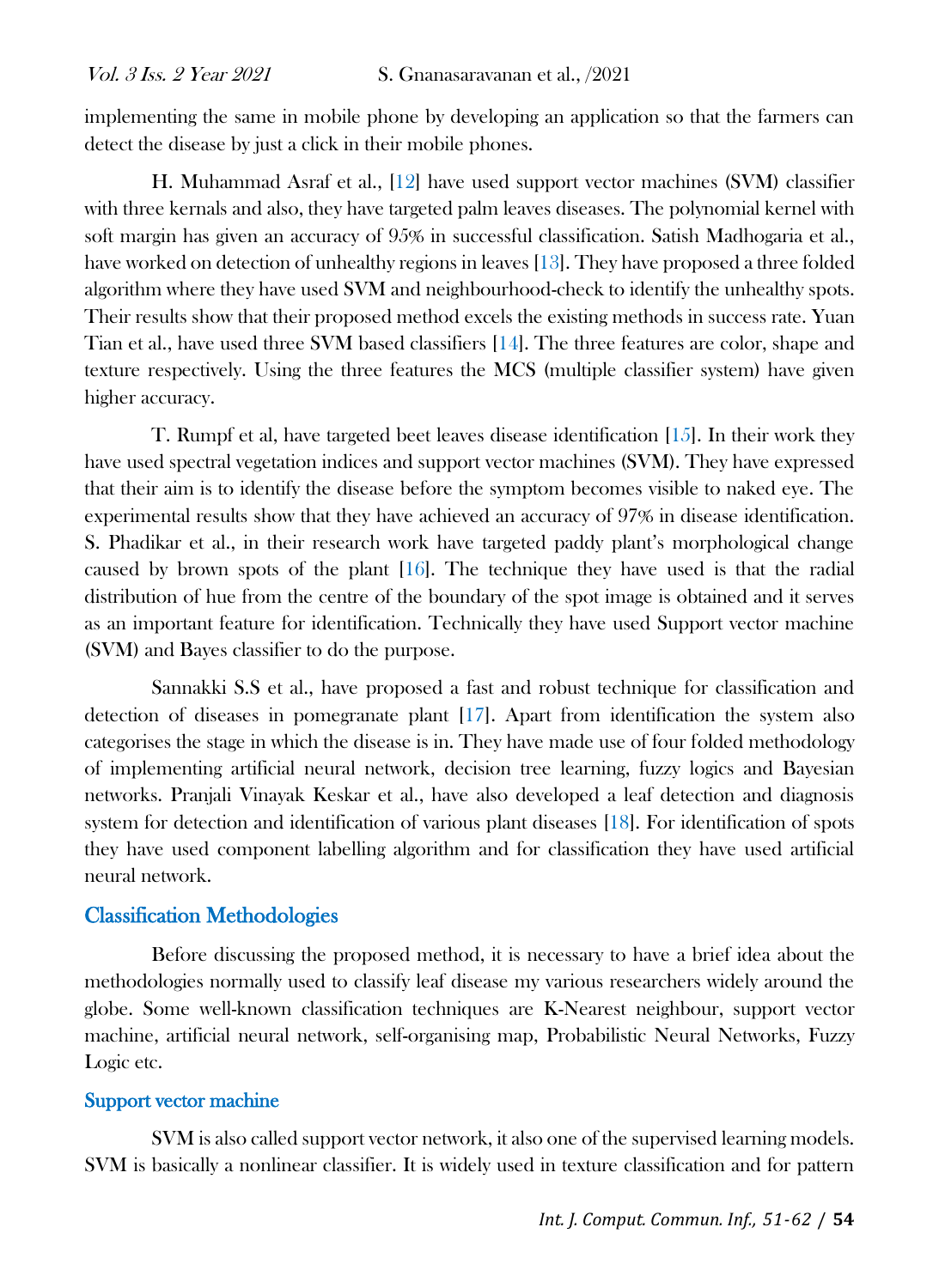recognitions [19-21]. SVM aims in increasing the marginal distance between two classes. Unlike other methods support vector machine has only two classes. The two classes were divided by different kernels. The samples chosen to determine the hyper plane is called support vectors. It is also possible to do multiclass classification by extending the concept to two class SVM (i.e. one-verses-one and one-verses-all).



Figure1. Support Vector Machine

Generally, SVM model represents of the examples as points in space. These are mapped in such a way that the examples of the separate categories are divided by a clear wide gap. Also, the New examples are then mapped into that same space predicting a category which is based on the side of gap they fall.

#### Artificial Neural Network

ANN is also called as connectionist systems. Connectionism is an approach in the fields of cognitive science, that hopes to explain mental phenomena using artificial neural networks (ANN). It is basically an engineering approach depicting the function of neuron. Neural networks are organised as layers by layers. In neural network every hidden layer neuron receives signal from other neurons in input layer. The strength and biases are represented by weights and constants. The weights and constants are calculated during training phase. Once the weights are added the result is then transformed by a transfer function into the output.

The initial artificial neural network that was proposed had only input and output neurons which are capable to solve only linear problems. But later Multi-layer perceptron (MLP) was developed which had one or more feed-forward networks in between input and output layer.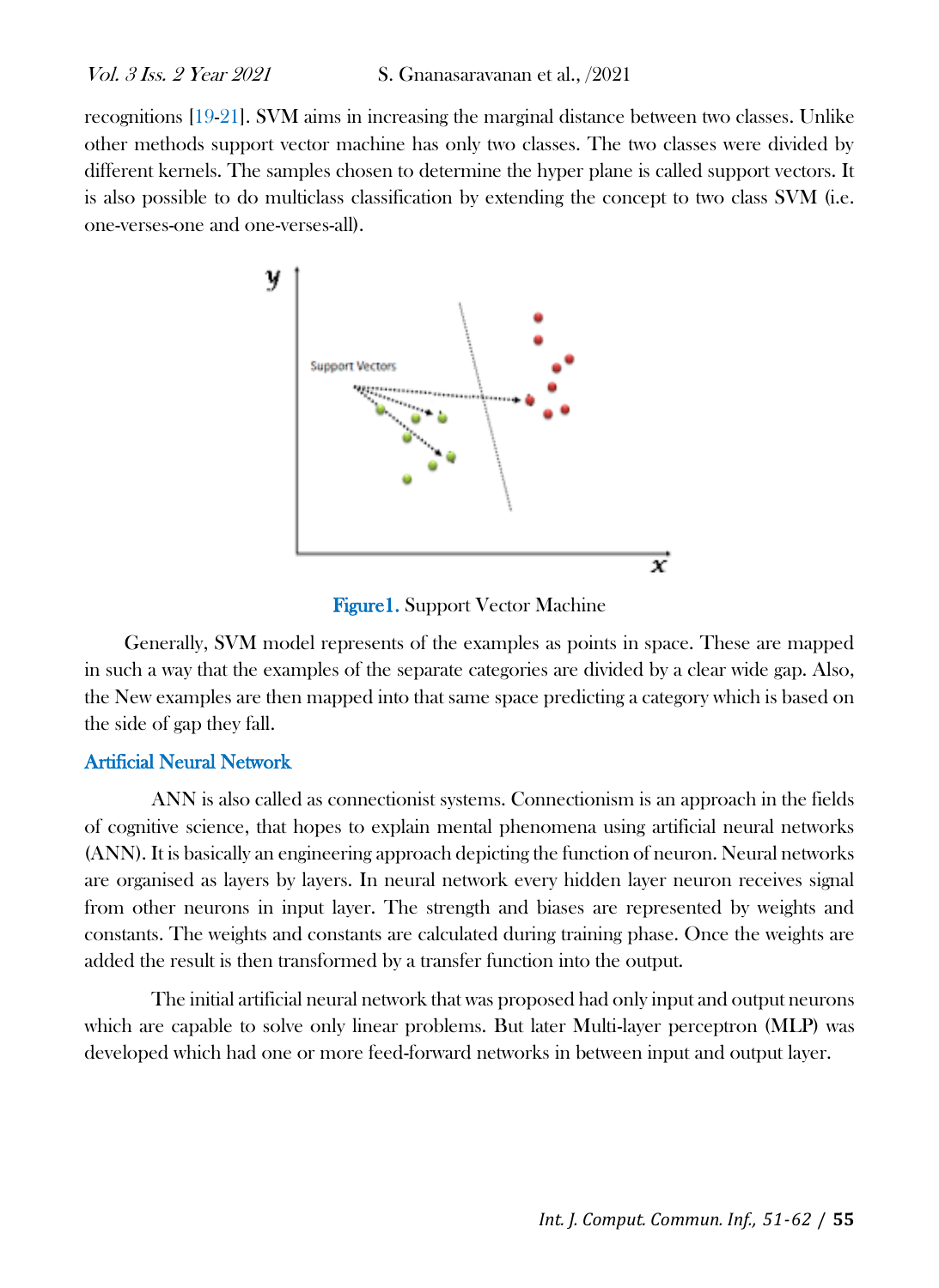

Figure 2. Artificial Neural network

# Proposed Methodology

A step by step approach for the proposed image recognition and segmentation system is given as follows:

- (1) Image acquisition is the first step that involves in capturing an image using a digital camera.
- (2) Pre-processing of input image is done to improve the image quality and to remove the unwanted distortions from the image. If needed Clipping of the leaf image is done to get the interested region and then image smoothing is done using the smoothing filter. To increase the contrast Image enhancement is also done.
- (3) Then using the Long Short-Term Memory Recurrent Neural Network the features are extracted in recursive way after many iterations
- (4) The obtained useful segments are used classify the leaf diseases



Figure 3. Image Pre-processing

## A) Image Pre-processing

Crude images will not fit for image processing and should be changed over into the handled format, for example, jpeg, jpg and tiff for further analysis purpose (Fig 3). In this work, the acquired images were put away in a format of Nikon camera, named Nikon Electronic File (NEF). Adobe Photoshop was utilized to change over these crude images into Tagged Image File Format (TIFF). Likewise, the texture noises of the images were diminished by utilizing Adobe Photoshop and MATLAB R2016a was utilized for resizing and image conversion.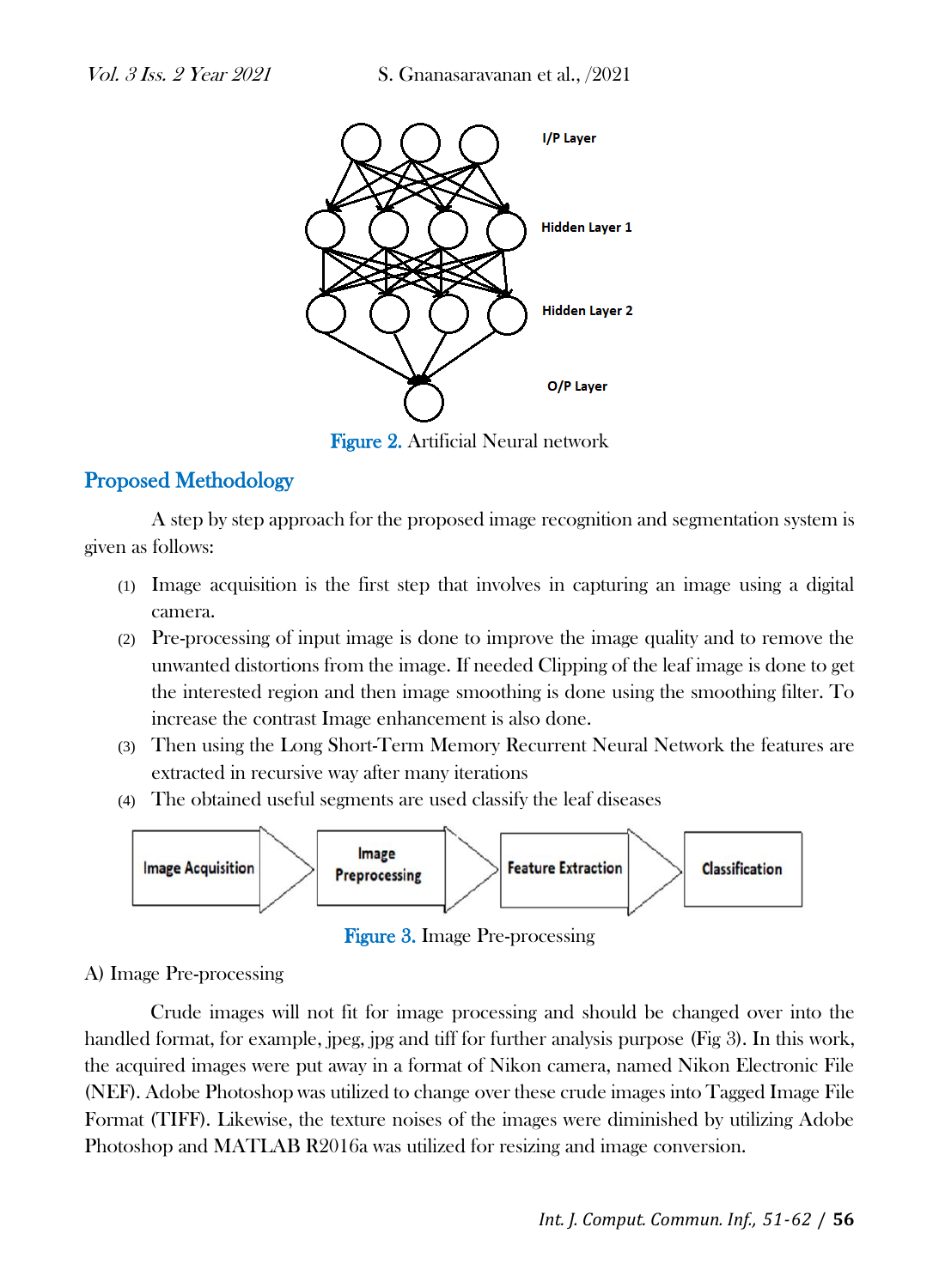B) Feature Extraction and Classification

For feature extraction and classification long short term memory units is used as it LSTMs help preserve the error that can be back propagated through layers and time. The detailed implementation is discussed in the following sections.

## Algorithms and Implementations

Long Short-Term Memory units [LSTMs] are basically an improved version of recurrent neural networks. LSTMs help save the mistake that can be backpropagated through time and layers. By maintaining a progressively consistent mistake, they enable intermittent nets to keep on learning over many time ventures (more than 1000), in this manner opening a channel to interface circumstances and end results remotely. This is one of the focal difficulties to machine learning and AI, since calculations are much of the time stood up to by situations where compensate signals are inadequate and deferred. LSTMs contain data outside the typical stream of the intermittent system in a gated cell. Data can be put away in, written to, or read from a cell, much like information in a PC's memory. The cell settles on choices about what to store, and when to permit peruses, composes and deletions, by means of doors that open and close. In contrast to the computerized stockpiling on PCs, be that as it may, these entryways are simple, executed with component insightful duplication by sigmoids, which are all in the scope of 0-1. Simple has the preferred standpoint over computerized of being differentiable, and thusly reasonable for back-propagation (Fig 4).



Figure 4. Algorithms and Implementation

Those entryways follow up on the signs they get, and like the neural system's hubs, they square or pass on data dependent on its quality and import, which they channel with their very own arrangements of loads. Those loads, similar to the loads that tweak input and shrouded states, are balanced by means of the repetitive systems learning process. That is, the cells realize when to enable information to enter, leave or be erased through the iterative procedure of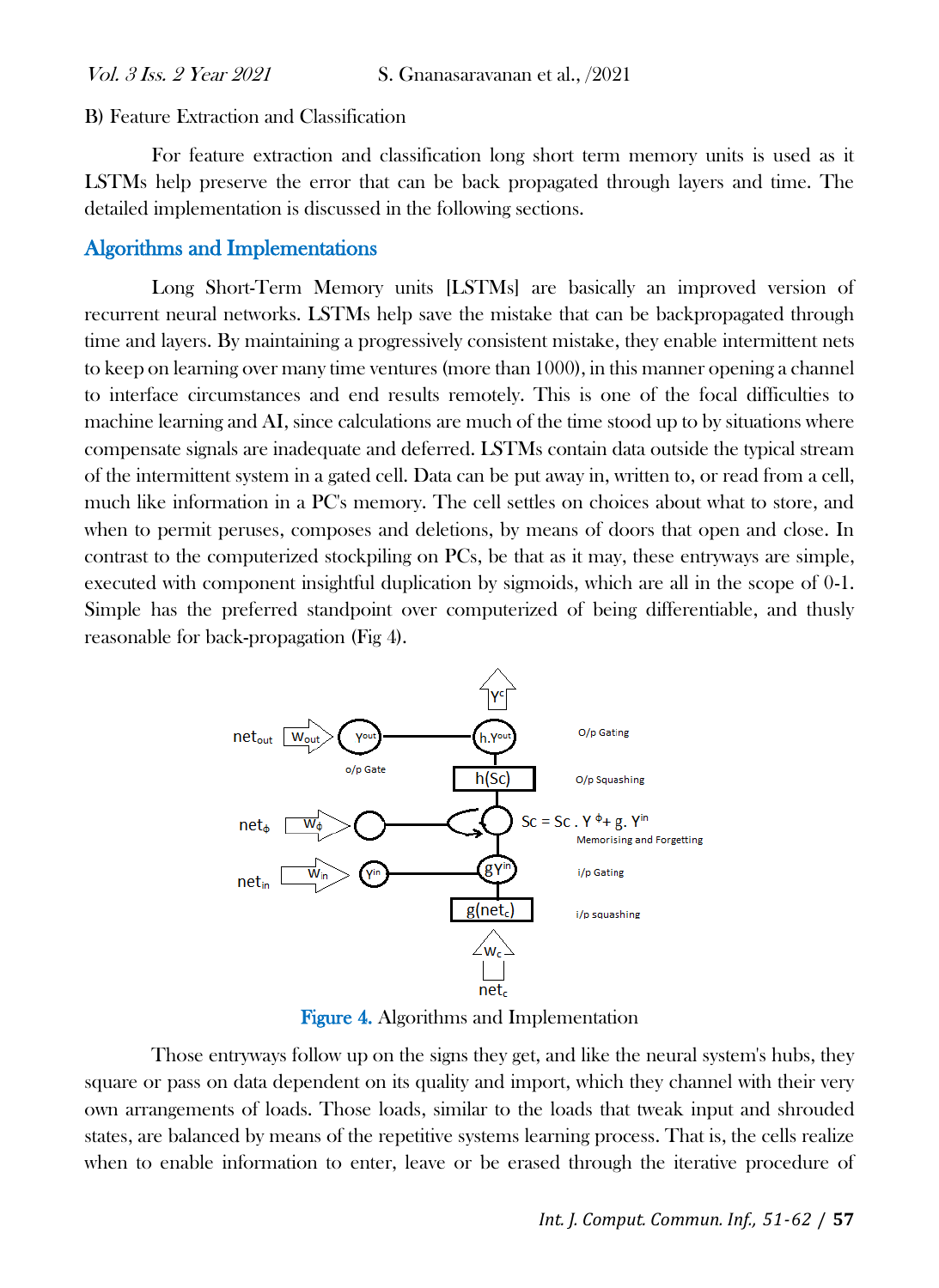making surmises, back-propagating blunder, and modifying loads by means of angle plummet. The diagram beneath outlines how data moves through a memory cell and is controlled by its Gates.

Starting from the base, the Block arrow show where information flows into the cell at different points. That combination of present input and past cell state is sustained not exclusively to the cell itself, yet additionally to each of its three gates, which will decide how the input will be dealt with.

The gates determine respectively whether to give new input access, erase the present cell state, and additionally given that state a chance to impact the system's yield at the present time step. S\_c is the current state of the memory cell, and g\_y\_in is the current input to it. Keep in mind that each gate can be open or shut, and they will recombine their open and shut states at each step. The cell can forget its state, or not; be composed to, or not; and be perused from, or not, at each time step, and those flows are also represented.

In this work, we prepared three distinctive AI calculations on an indistinguishable dataset portrayed in the following sections. The dataset contains 2641 samples of infected leaves and 4489 likely non-infected leaves with 7130 all in total samples. Because of the marginally lopsided nature of the dataset, we utilized defined parts to make a held out test set comprising of 20% of the information just as to part the rest of the preparation occurrences to decide hyper parameters during 5-fold cross validation.

## Results of LSTM

The LSTM repetitive neural system applied to the sample grouping highlight portrayal of the leaves was bidirectional. This means the neural network recursed over each sequence of amino acids from both the N-terminus to Cterminus direction and the C-terminus to N-terminus direction. For each sample composing the sequence an input of 86 features was provided. The hidden layer consisted of 512 LSTM hidden units for each direction so the bidirectional hidden layer representation was a 1024 length vector after concatenation. The first and last outputs from the bidirectional hidden layer representation were then concatenated to generate a 2048 length vector, and passed through a feed-forward dense layer into a 2 element softmax layer for classification.

Hyperparameters for the LSTM arrange were tuned physically utilizing a similar 5-Fold cross approval as different methods analyzed. The Adam, adaptive momentum, optimizer was utilized with default parameters including a learning pace of 1.0e4. A batch size of 128 was picked, and the last system was prepared for 55 epochs. The system likewise didn't utilize peepholes, the default setting in Tensorflow. This implies the terms containing the image p in (2), (3) and (5) are basically focused out and can be disregarded.

As mentioned over, the 86 example highlights filled in as the info grouping to the LSTM. The highlights were focused and scaled with the goal that the mean contribution for each element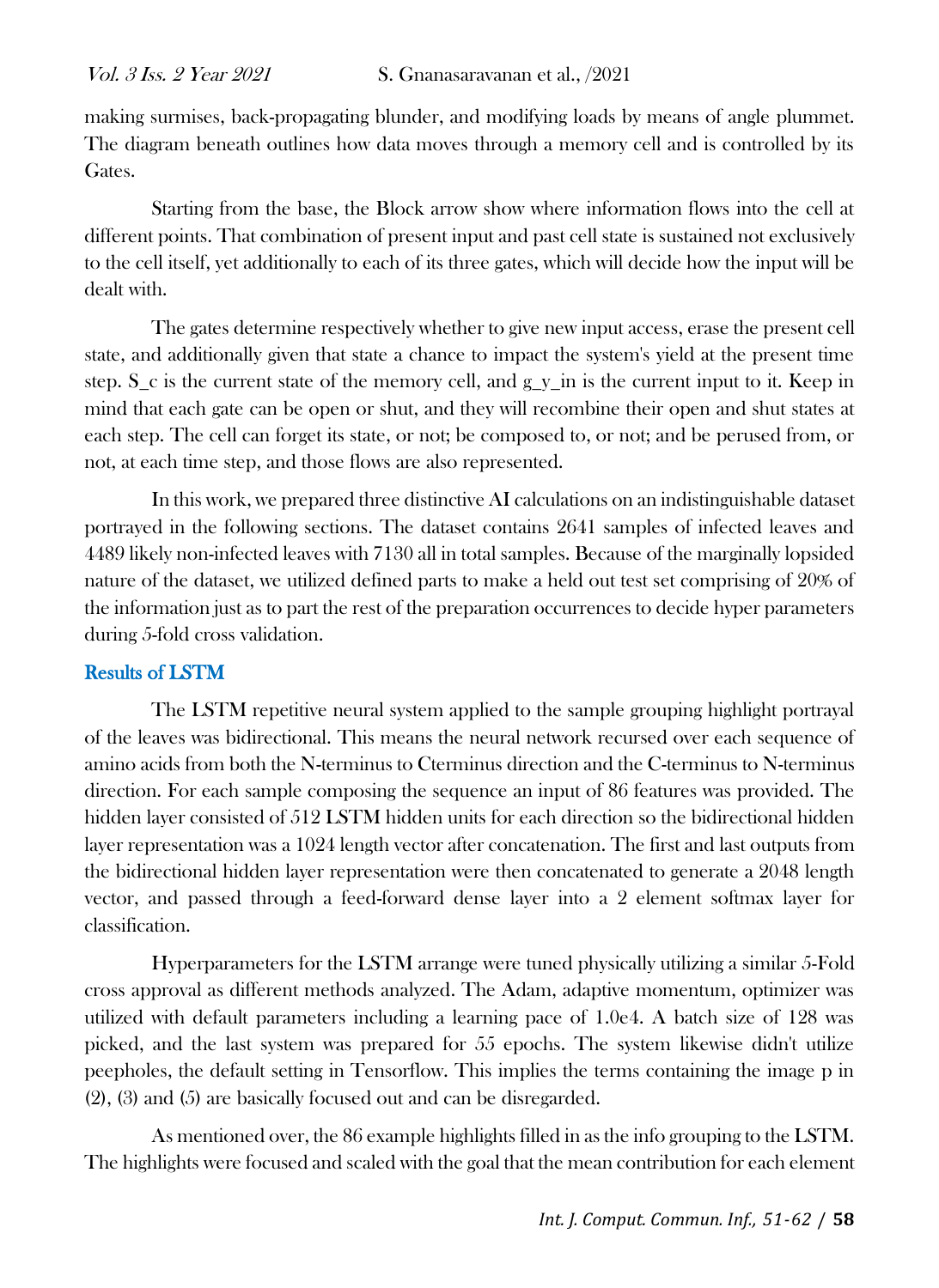over all arrangement components in the preparation set has mean zero and unitvariance aside from the NNAAIndex factors which were just mean focused and the one-hot vectors which were neither focused nor scaled.



Figure 5. Bidirectional Long Short Term Memory recurrent neural network Topology

The accuracy of 95.79% and Matthew's Correlation Coefficient (MCC) of .9096 shown in Table I was achieved by LSTM. This result suggested that the peptide representation derived by LSTM at the concatenation layer efficiently summarized the sequence of amino acid feature vectors in a way that was relevant to the classification task.

| Algorithm   | Accuracy | MCC   |
|-------------|----------|-------|
| <b>LSTM</b> | 95.79%   | .9096 |
| RF          | 94.95%   | .8915 |
| KNN         | 93.19%   | .8538 |

Table 1. Algorithm Performance

#### Results of Random Forests

The RF algorithm performed almost just as the LSTM. As can be found in Table I, the RF algorithm achieved 94.95% accuracy and a MCC of .8915. The optimal performing RF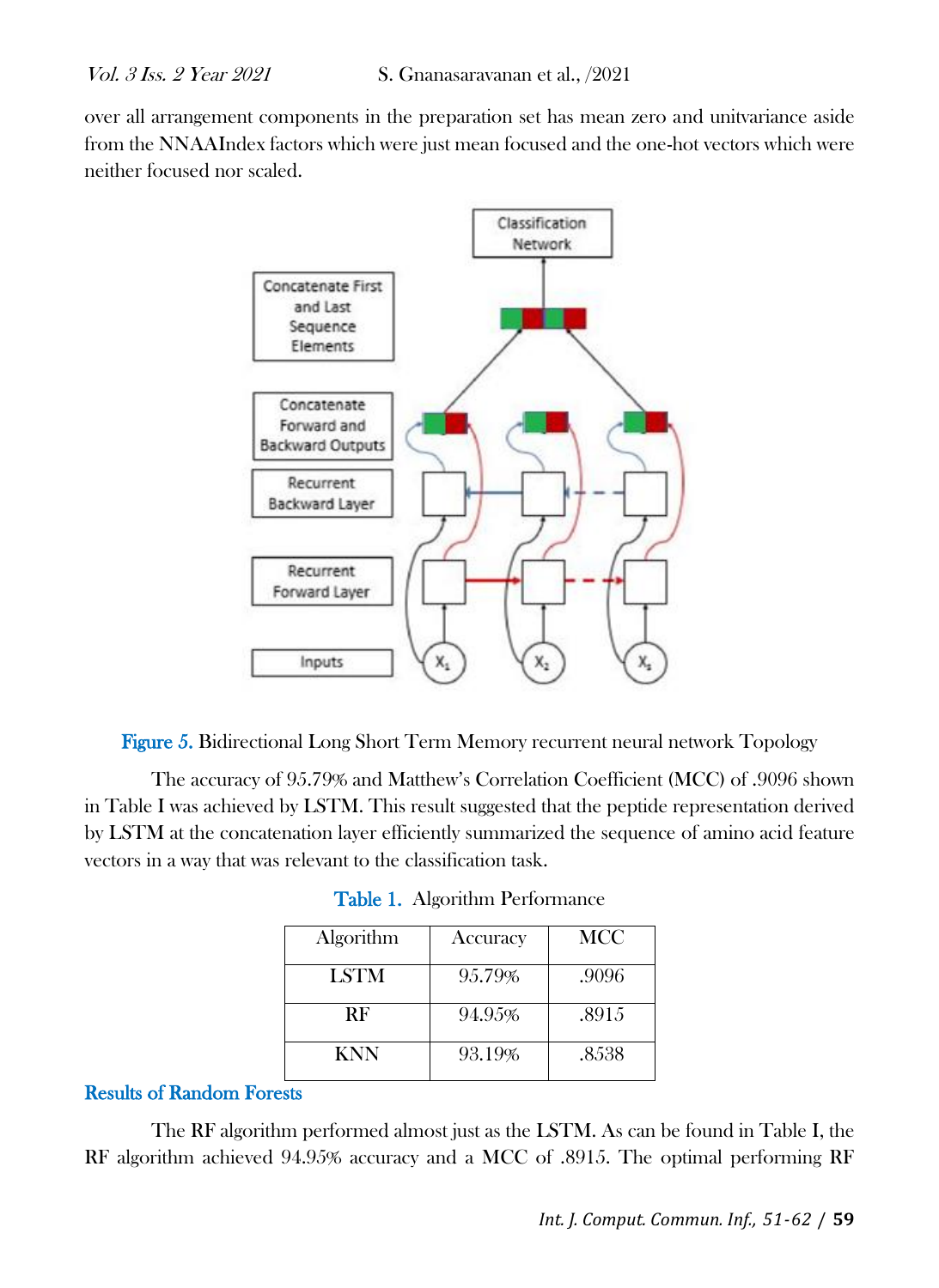during cross validation utilized: Gini impurity for measuring the quality of splits in the decision trees, and the square root of the total number of features during each split [22-27]. Additionally, each tree could grow in depth until there were less than 3 samples at an internal node and there were at least 3 samples at each leaf node. The forest was composed of 512 decision trees.

#### **Conclusion**

The best performing kNN algorithm on validation data used 4 neighbors and the distance between the query point and its neighbors calculated as  $1/(1+bit\text{-}score)$ , where bit-score is the similarity between the pairs. The bit-score is essentially a normalized version of a raw score. The raw score is the summed cost of matches and mismatches of residues in the alignment while the bit score takes into account the query sequence length and the database size during the normalization process. This makes the bit-score largely independent of the number of peptides in the database and query inputs to proteinprotein BLAST+. The kNN test set classification accuracy was 93.19% and its MCC was .8538, which indicate it underperformed both random forests and the LSTM. The final test set scores shown under the three algorithms in Table I show the LSTM outperforms the RF and kNN methods in terms of accuracy but the difference in performance between the LSTM and RF is likely insignificant with a difference of approximately 1% on an identical test set. A potential reason for the underperformance of the kNN algorithm is its total reliance on sequence similarity alone.

## References

- [1] Dhaygude, S.B., Kumbhar, N.P., (2013). Agricultural plant leaf disease detection using image processing, International Journal of Advanced Research in Electrical, Electronics and Instrumentation Engineering, 2(1), 599-602.
- [2] Arivazhagan, S., Newlin Shebiah, R., Ananthi, S., Vishnu Varthini S., (2013). Detection of unhealthy region of plant leaves and classification of plant leaf diseases using texture features, Agricultural Engineering International: CIGR Journal, 15(1), 211–217.
- [3] Kulkarni Anand, H., Ashwin Patil, R.K., (2012). Applying image processing technique to detect plant diseases, International Journal of Modern Engineering Research, 2(5), 3661– 36[64.](http://refhub.elsevier.com/S2214-3173(16)30015-4/h0025)
- [4] Chaudhary, P., Chaudhari, A. K., Cheeran, A. N., Godara, S., (2012). Color transform based approach for disease spot detection on plant leaf, International journal of computer science and telecommunications, 3(6), 65-70.
- [5] Yan Cheng Zhang, Han Ping Mao, Bo Hu, Ming Xili., (2007). features selection of Cotton disease leaves image based on fuzzy feature selection techniques, <sup>2007</sup> International Conference on Wavelet Analysis and Pattern Recognition, IEEE, Beijing. <https://doi.org/10.1109/ICWAPR.2007.4420649>
- [6] Gurjar A.A., Gulhane V.A., (2012). Disease Detection on Cotton Leaves by Eigenfeature Regularization and Extraction Technique, *International Journal of Electronics*, Communication & Soft Computing Science and Engineering, 1(1), 1-4.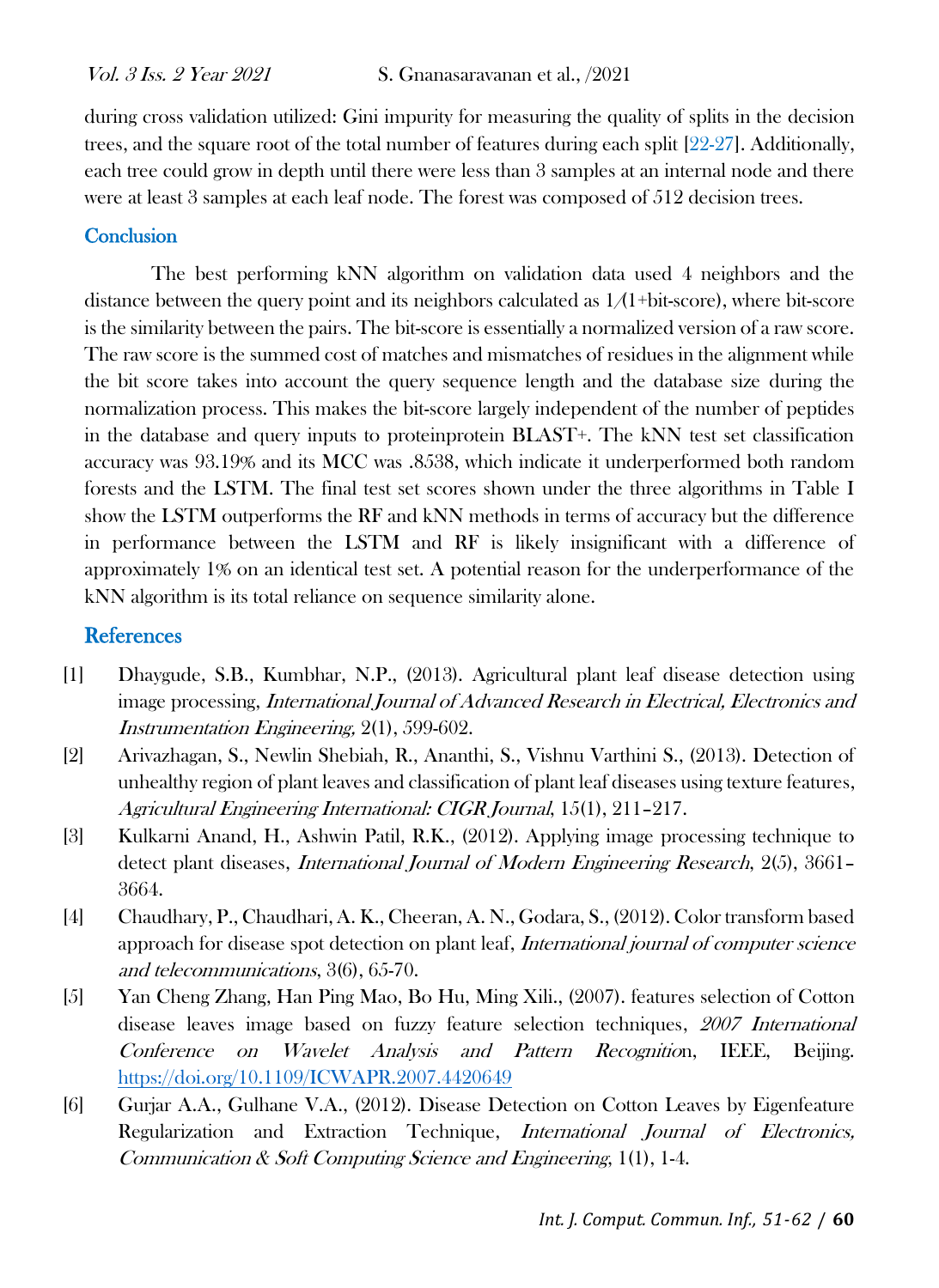- [7] Dheeb Al Bashish, Malik Braik, Sulieman Bani-Ahmad, (2010). A Framework for Detection and Classification of Plant Leaf and Stem Diseases, International Conference on Signal and Image Processing, IEEE, India.<https://doi.org/10.1109/ICSIP.2010.5697452>
- [8] Meunkaewjinda, A., Kumsawat, P., Attakitmongcol, K., Srikaew, (2008). Grape leaf disease detection from color imagery using hybrid intelligent system, 5th International Conference on Electrical Engineering/Electronics, Computer, Telecommunications and Information Technology, IEEE, Thailand.<https://doi.org/10.1109/ECTICON.2008.4600483>
- [9] Libo Liu, Guomin Zhou, (2009). Extraction of the Rice Leaf Disease Image Based on BP Neural Network, International Conference on Computational Intelligence and Software Engineering, IEEE, China.<https://doi.org/10.1109/CISE.2009.5363225>
- [10] Jaware T.H., Badgujar R.D., Patil P.G., (2012). Crop disease detection using image segmentation, *World Journal of Science and Technology*, 2(4), 190-194.
- [11] Revathi P., Hemalatha M., (2012). Homogenous Segmentation based Edge Detection Techniques for Proficient Identification of the Cotton Leaf Spot Diseases, International Journal of Computer Applications, 47(2), 18-21. <https://doi.org/10.5120/7160-8271>
- [12] Muhammad Asraf H., Nooritawati M. T., Shah M.S.B., Rizam, (2012). A Comparative Study in Kernel-Based Support Vector Machine of Oil, Procedia Engineering, 41, 1353 – 1359.<https://doi.org/10.1016/j.proeng.2012.07.321>
- [13] Madhogaria, S., Schikora, M., Koch, W., Cremers. D., (2011). Pixel-Based Classification Method for Detecting Unhealthy Regions in Leaf Images, *Informatik 2011 - Informatik* schafft Communities 41. Jahrestagung der Gesellschaft für Informatik, Berlin.
- [14] Zhao, C., Lu, S., Guo, X., (2010). SVM-based Multiple Classifier System for Recognition of Wheat Leaf Diseases, *Proceedings of 2010 Conference on Dependable Computing* (CDC'2010), China.
- [15] Rumpf, T., Mahlein, A.K., Steiner, U., Oerke, E.C., H.W., Dehne, Plumer, L., (2010). Early detection and classification of plant diseases with Support Vector Machines based on hyperspectral reflectance, Computers and Electronics in Agriculture, 74(1), 91-99. <https://doi.org/10.1016/j.compag.2010.06.009>
- [16] Phadikar, S., Sil, J., Das, A.K., Classification of Rice Leaf Diseases Based on Morphological Changes, International Journal of Information and Electronics Engineering, 2(3), 460-463. <https://doi.org/10.7763/IJIEE.2012.V2.137>
- [17] Sannakki S.S., Rajpurohit V.S., Nargund V.B., Arun Kumar R., Yallur P.S., (2011). A Hybrid Intelligent System for Automated Pomgranate Disease detection and Grading, International Journal of Machine Intelligence, 3(2), 36-44.
- [18] Bengio, Y., Simard, P., Frasconi, P., (1994). Learning long-term dependencies with gradient descent is difficult, IEEE Transactions on Neural Networks, IEEE, 5(2), 157–166. <https://doi.org/10.1109/72.279181>
- [19] Qu, X.Y., Kang, X.N., Zhang, C., Jiang, S., Ma, X.D., (2016). Short-term prediction of wind power based on deep long short-term memory, PES Asia-Pacific Power and Energy